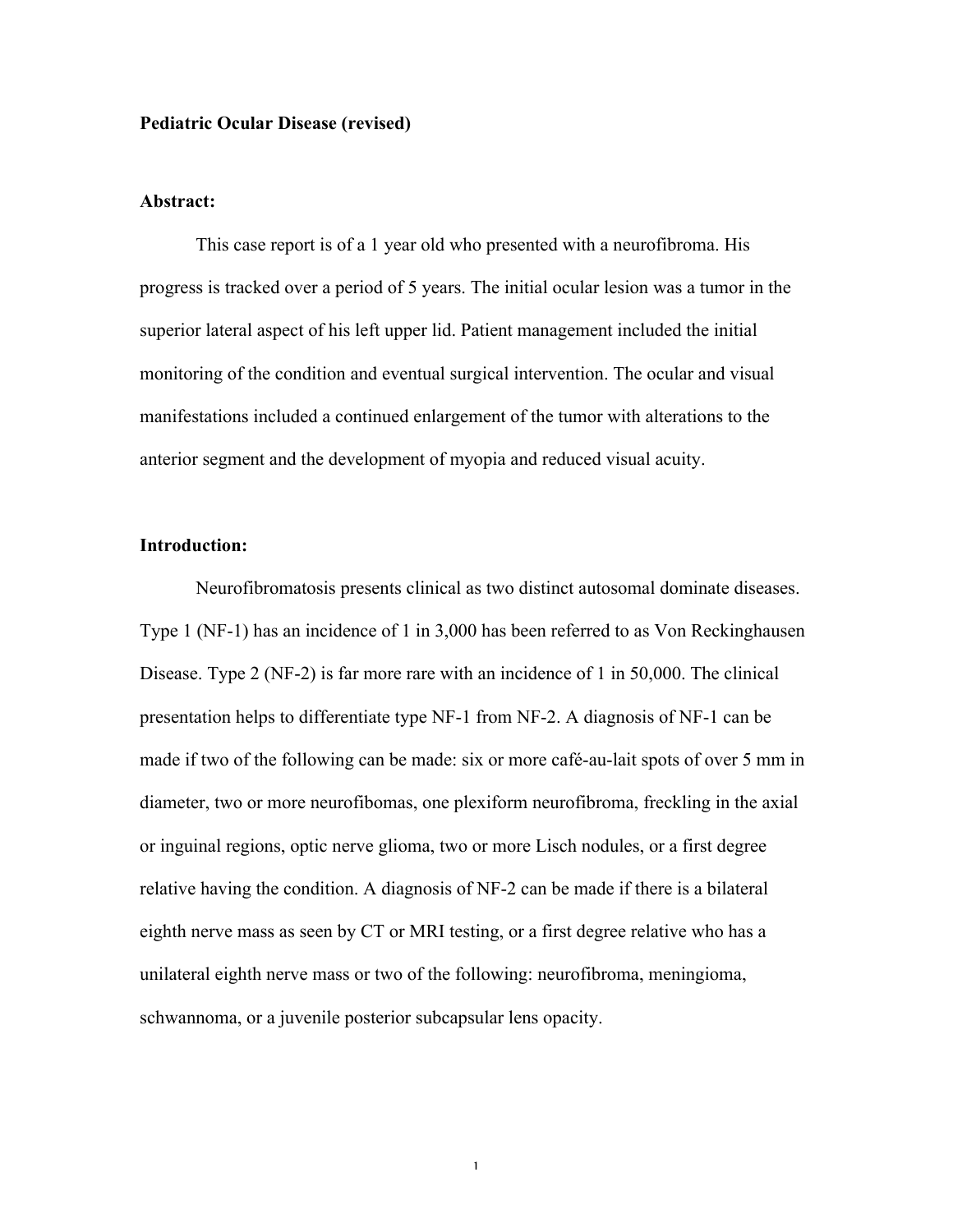# **Case Report:**

## **Initial Examination:**

Nathan was first seen (5/11/94) when he was 1 year 2 months old. The chief complaint was the presence of an occasional red left eye, which was accompanied by tearing, and matting of the lids. The child was an 8 lbs. 11 oz. full term baby, born to a mother who was over 35 years of age. Pre, peri and postnatal history were unremarkable. At birth Nathan was healthy and required only routine postnatal care. Nathan was one of a number of children, and though the mother could not remember exact developmental milestone dates, she felt that they occurred within expected limits. The one exception was that Nathan had yet to walk unaided. The child was healthy and was not taking any medicines. He had no known allergies. Family ocular history included a number of family members who were myopic. Family health history was unremarkable.

Following this history, a comprehensive examination was done. Visual acuity (VA) was taken with both eyes open at 55cm using Teller Cards. The VA was 20/60. Cover tests at both distance and near were ortho. Near point of convergence (NPC) was 2 inches. There were no extra ocular muscle limitations, and the eye movements were full and concomitant. Nathan passed plates 6 and 9 on the Keystone Basic Binocular series. Dry and cycloplegic refraction was +1.50 diopter sphere right eye (OD) and left eye (OS). The color, brightness and stability of the reflexes were equal. Pupils were equal, round and reactive to light and accommodation. There was no afferent pupillary defect. External examination revealed a clear OD; however the OS presented with a matted lid with some conjunctival edema and chemosis of the lower lid. The nasolacrimal duct of the OS was obstructed. This was determined by the regurgitation of matter when the

 $\gamma$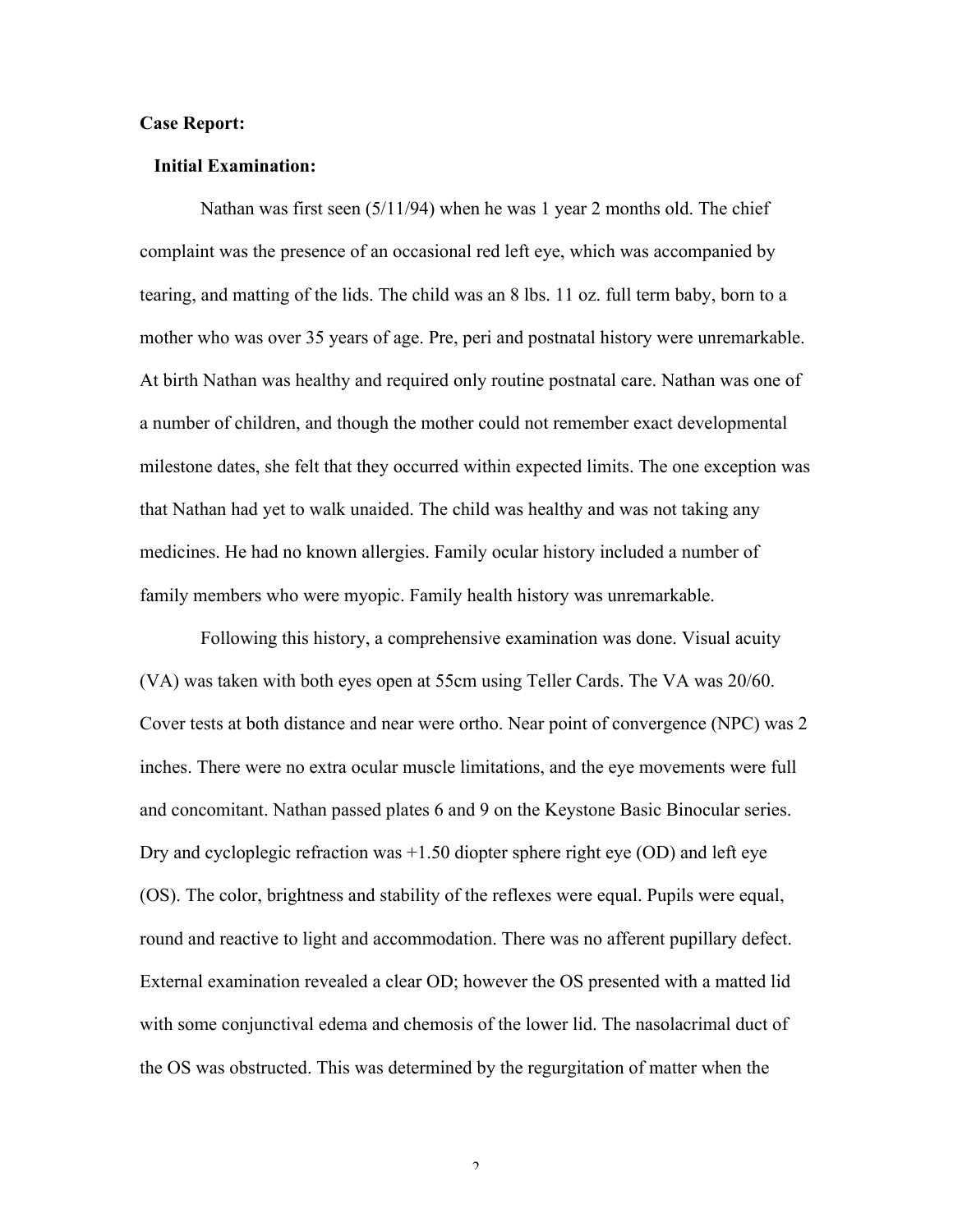nasolacrimal duct was palpitated. Also noted was a general puffiness of the superior temporal lid of the left eye. The area was soft and not tender. Digital tensions were soft and equal. Dilated fundus evaluation was unremarkable. In each eye the media was clear. Cup/discs (C/D) were 0.1 and round. The discs were pink, round and well defined. Artery/vein (A/V) ratios were 2/3. The central retina of each eye was clear. The peripheral retina of each eye was flat and without holes. At the end of the examination the mother was further questioned about Nathan's general health. At this point she reported that the pediatrician had noted a number of café au lait spots; however, she hadn't thought it was a pertinent part of his health history. In addition, she had no knowledge of anyone in the family having these spots.

The overall assessment was that of a child who had normal visual development. VA and refraction was age appropriate. His eyes were aligned with gross stereopsis. Though not walking yet, the child's motor development when using Shirley's norms for posture and locomotion (University of Minnesota) of 15 months, appeared within normal limits. The fundus grounds were negative. The conjunctival congestion was secondary to a congenital nasolacrimal duct obstruction. However of greater concern was the superior temporal mass in the left lid. This coupled with the added history of café au lait spots increased the concern of a possible neurofibroma.

The following is the treatment and management plan. Nathan's mother was advised to keep the eye clear of debris. She should use warm compress and massage the OS nasolacrimal duct in a forceful downward manner 10 times a day for a period of a minute each time. However since the child was over a year old and the condition had not spontaneously resolved, there was increased likelihood that probing would be necessary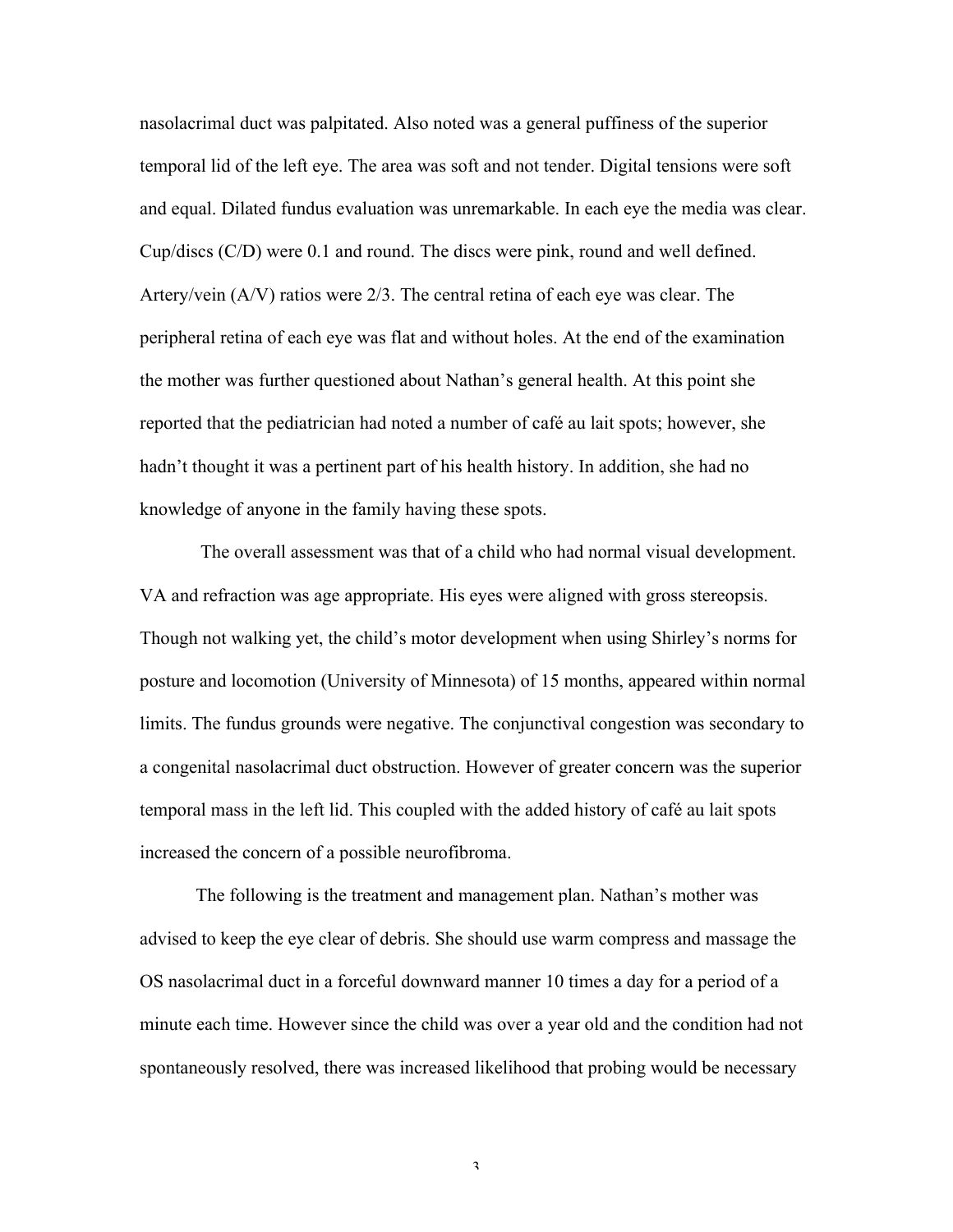for a better outcome. Of more concern was the potential mass in the superior temporal area of the OS. The patient was refereed to an ocular plastic surgeon for further evaluation of both conditions. The mother was also advised that a MRI and CT scan maybe ordered by him, as well as a possible, neurological consult to rule out a neurofibroma. A report would also be sent to the child's pediatrician, so that he might be a coordinator in this effort. Nathan was to return for a progress evaluation in 3 months.

# **Subsequent Visits:**

The following are a summary of the salient points of subsequent visits:

Nathan was next examined on 8/18/94. At this time, Nathan hadn't had any imaging done. His mother was in the process of following through on the previous recommendations. The OS lid appeared to have increased in fullness and thickness. The ocular alignment and refraction remained unchanged from the previous visit. The mother was advised to follow through on the previous recommendations. Nathan was to return for a progress visit in 3 months. This time frame was used to serve two purposes, i.e. to monitor Nathan's condition and to make sure of the continuation of care at the secondary level.

Nathan next visit was on 12/12/94. A MRI and CT scan had been performed. The diagnosis of neurofibromatosis had been confirmed. At this time no surgery was recommended. Other ocular findings remained unchanged. He was to return in 3 months.

Nathan next examination was on 2/28/95. There was a continued increase in the fullness and thickness of the lid. The characteristic S shape lid was evident and the mass was starting to increase into the nasal aspect of the superior lid. The refraction in the OS had shifted into low myopia, -1.50 diopter sphere area. The cornea of the left eye was

 $\varDelta$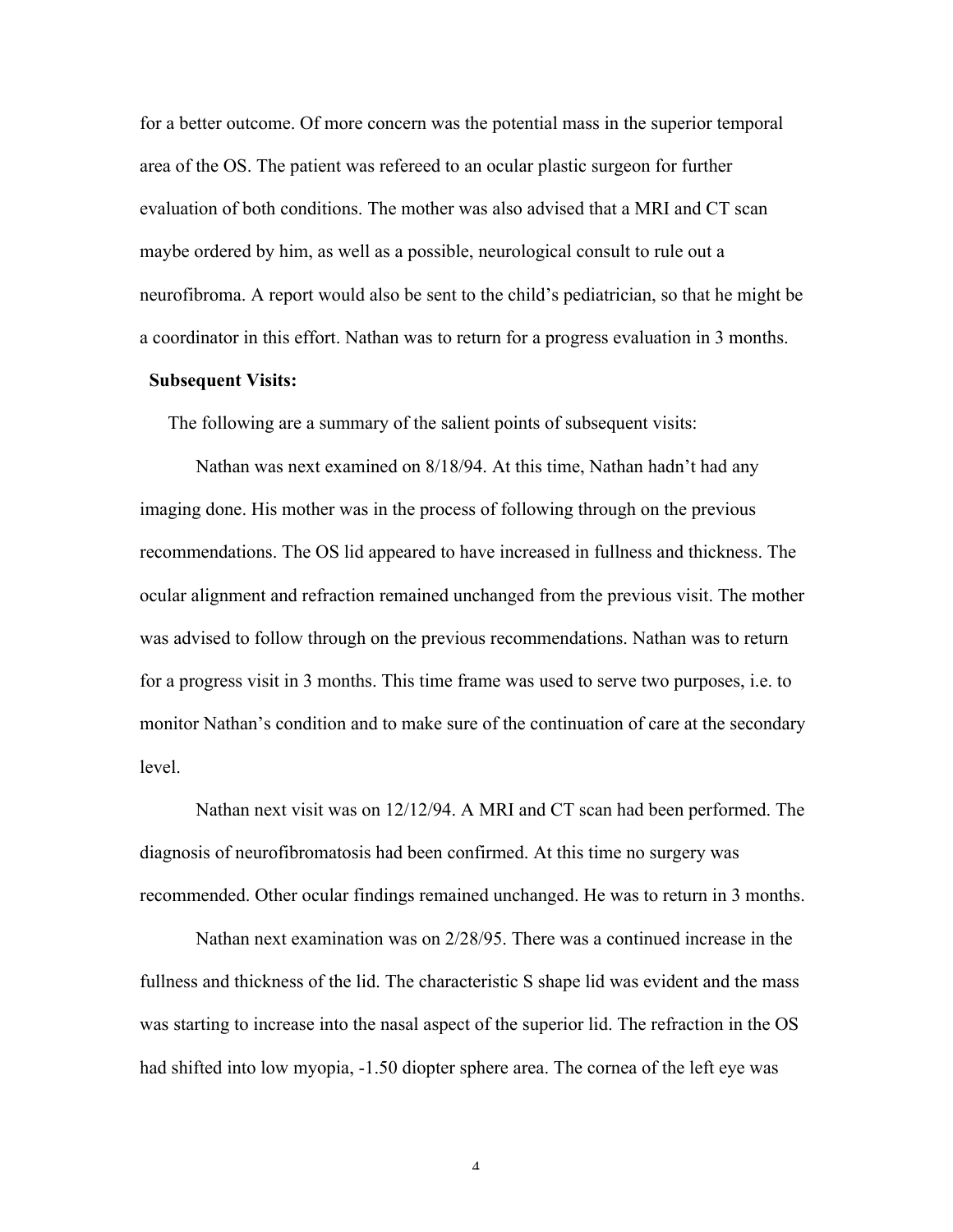clear. However the impression was that this increase in the mass was causing an increase in overall length of the eye, and thus the emergence of the myopia. No spectacle prescription was given at this time. Nathan previous visual development had been normal, thus there was no great concern about correcting his change in refractive status. He was to return in 3 months.

Nathan's next visit was on 6/12/95. The mass appeared to be more stable. Photos were taken at this time. (They didn't reproduce adequately enough – thus not included. The originals were very dark and not the greatest). The other findings were unchanged. He was to return in 3 months.

The next two visits were on 11/2/95 and 2/26/96. The mass seemed relatively stable. The myopia finding in the OS remains in the –1.50 diopter sphere area. He was to return in 3 months.

Nathan's was next examined on 5/13/96. The mass had increased in size and now involved the lower temporal lid. At this point the mass had involved the full superior lid and half of the inferior lid. Corneal warpage was also noted at this visit.

The patient had continued follow up care with both the ocular plastics ophthalmologist and the neurologist. On 6/17/97, surgery was done. The vast majority (90% area) of the mass was removed. In this case, it is understandable that the surgeon put off surgery, for recurrence and unsuccessful outcomes with poor prognoses are unfortunately the usual result. Also of major concern is the fact that these lesions may arise throughout the central nervous system.

Nathan was examined on 12/1/97. Nathan presented with a marked increase in myopia and a variable correctable VA finding in the OS, which ranged from 20/40 to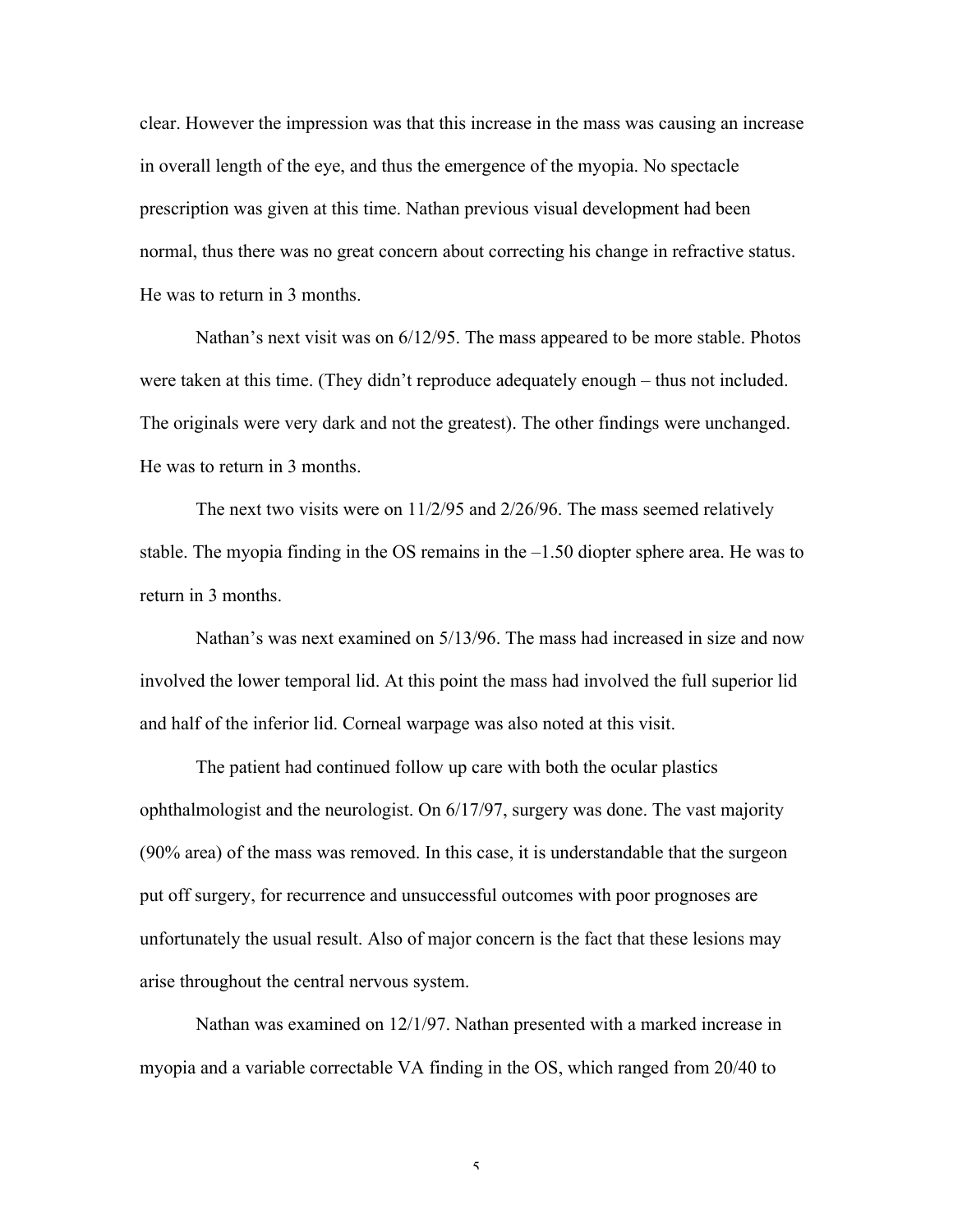20/60. The refraction was in the –4.50 area. The OD remained in the emmetropic area. Dilated fundus exam was negative. In order to verify or duplicate these refractive changes, the patient was scheduled for a two-week follow-up visit. There was also some question as to whether there was some thickening of the lower temporal aspect of the lid. On 12/17/97 Nathan returned. At this visit, the previous findings were duplicated. The correctable VA was 20/30. The reduction in correctable VA was secondary to some of the corneal warpage. In order to maintain some size consistency, Nathan was prescribed a –3.00 diopter sphere for the OS (polycarbonate for safety). Though Nathan condition was probably due to the alteration of his cornea and not amblyopia, it was felt that patching therapy would do not harm. He was instructed to direct patch for 2-3 hours a day. Due to the mass size, it's alteration of lid aperture, corneal warpage, and the need for safety protection; contact lenses were not prescribed.

Nathan's next visit was on 2/9/98. His findings were similar to his last visit. There was some thickening of the upper and lower lid. The treatment plan was not changed.

Nathan's next visit was on 4/27/98. Nathan had not been very compliant with patching. There was an increasing fullness to both the upper and lower lid. The involvement had extended to the medial aspects, and the superior and inferior cornea was being compressed. Corneal distortion was evident on keratoscopic evaluation. In addition the blink mechanism had been compromise, such that, there was not full coverage of the corneal surface. The refraction had now stated to display a minus cylinder at 90. Artificial tears were prescribed tid to qid or prn. There was no change in the spectacle Rx. Though there are alternatives to patching non-compliance, i.e. penalization or fogging; the child's overall well being needed to be considered. Thus, no alternative was invoked.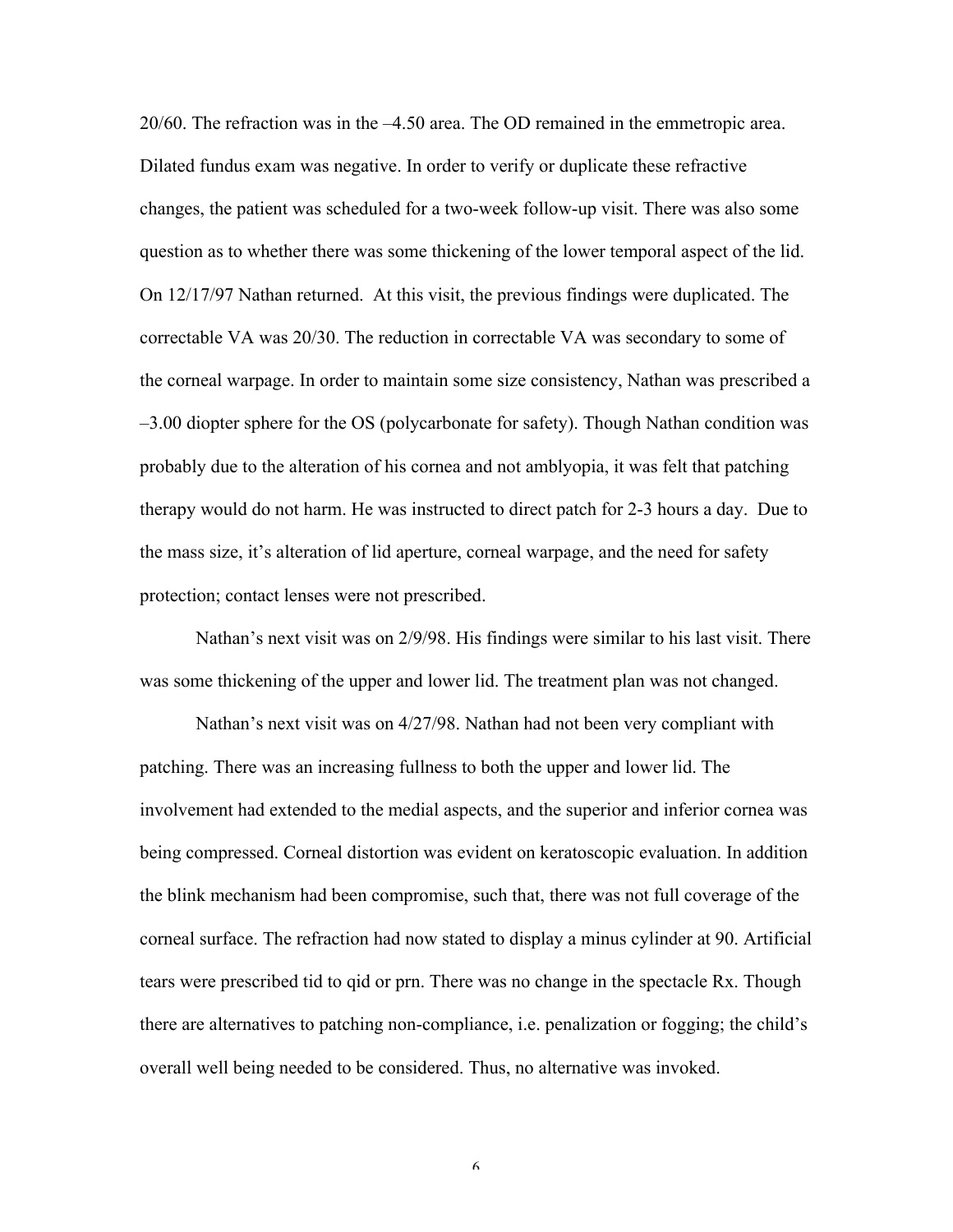The next two visits were on 5/14/98 and 8/17/98. There were similar findings as the last visit, except there was some increase in the general overall fullness of the mass.

Nathan's next visit was on 2/1/99. Nathan hadn't patched. His intraocular pressure (IOP) was 16 OD and OS. Fundus evaluation was negative. Confrontation fields were negative. EOM remained full. The mass had increased in all aspects and was encroaching onto the temporal cornea. The OD iris presented with a nodule at 8:00 o'clock. There was a slight increase in myopia but the VA was stable. He was to continue with his present glasses. The plan was to consult with the surgeon again.

Nathan was next seen on 5/10/99. There continued to be an increase in size of the mass and its encroachment onto the cornea. VA OS had dropped to 20/60. Due to the poor prognosis, the surgeon preferred not to repeat the surgery.

Nathan's next exam was on 2/28/00. There was further increase of the mass, such that there was a restriction of left lateral gaze. There was also the presence of a left hypotropia. The OD iris nodule remained as noted previously. At this time the neurologist and the surgeon preferred not to repeat a MRI, nor to do surgery. The child's parents are considering an alternative treatment project at the University of Pittsburgh.

# **Discussion:**

Nathan's condition is a NF-1 type of neurofibromatosis. Surgical resolution of the ocular manifestations is as a rule unsuccessful. However, the lesions may be disfiguring and at times surgical intervention is persuaded. Cerebral, brainstem, and cerebella tumors may also arise. Neurological imaging is initially used to delineate any central nervous system lesion. Subsequent imaging is usually reserved for unexplained neurological or